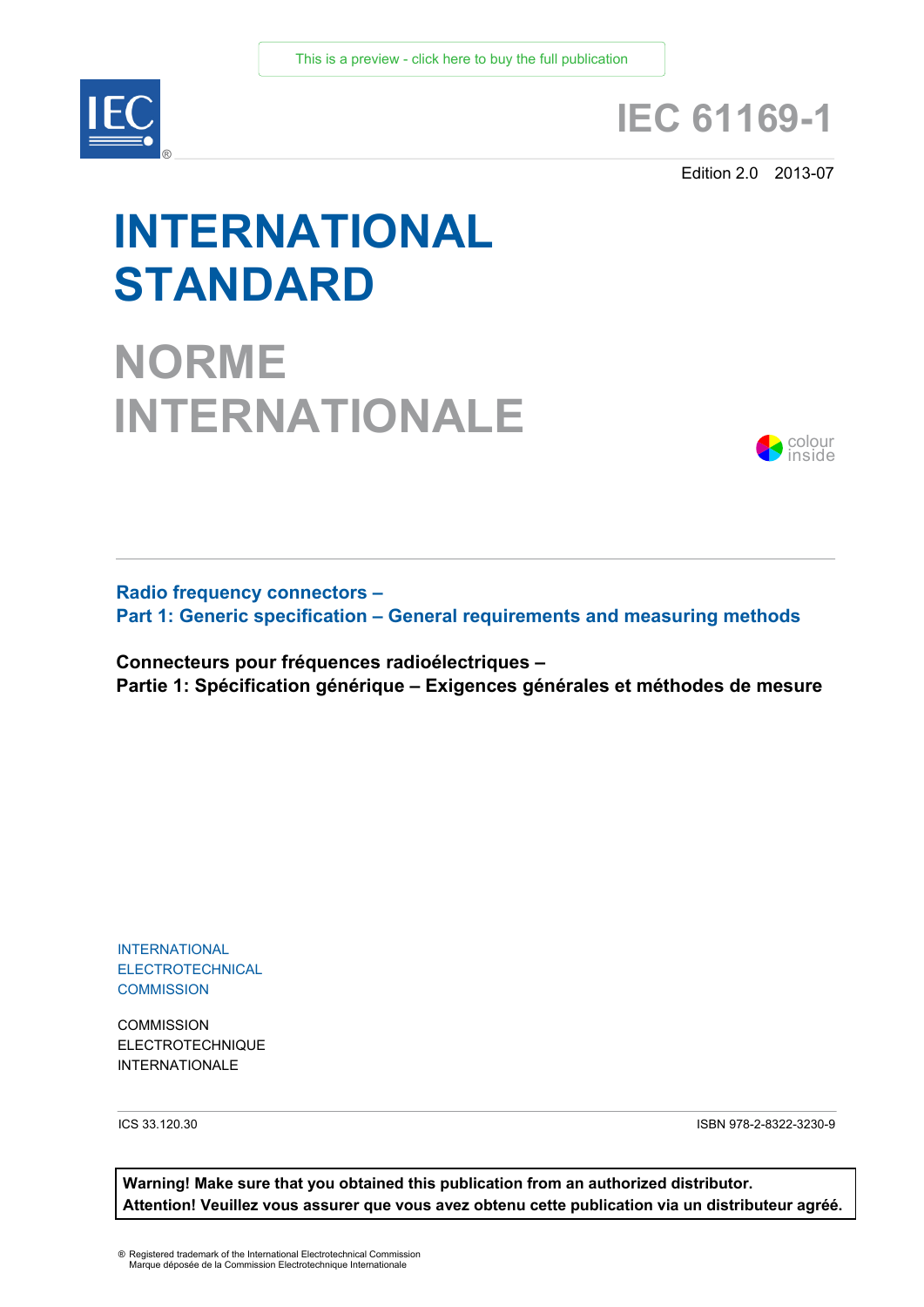$-2-$ 

IEC 61169-1:2013 © IEC:2013

# **CONTENTS**

| 1              |     |       |                                                                      |  |
|----------------|-----|-------|----------------------------------------------------------------------|--|
| 2              |     |       |                                                                      |  |
| 3              |     |       |                                                                      |  |
|                | 3.1 |       |                                                                      |  |
|                | 3.2 |       |                                                                      |  |
|                | 3.3 |       |                                                                      |  |
|                | 3.4 |       |                                                                      |  |
|                | 3.5 |       |                                                                      |  |
|                | 3.6 |       |                                                                      |  |
| $\overline{4}$ |     |       |                                                                      |  |
|                | 4.1 |       |                                                                      |  |
|                | 4.2 |       |                                                                      |  |
|                |     | 4 2 1 |                                                                      |  |
|                |     | 422   |                                                                      |  |
| 5              |     |       |                                                                      |  |
| 6              |     |       |                                                                      |  |
| 7              |     |       |                                                                      |  |
| 8              |     |       |                                                                      |  |
| 9              |     |       |                                                                      |  |
|                | 9.1 |       |                                                                      |  |
|                |     | 9.1.1 |                                                                      |  |
|                |     | 9.1.2 |                                                                      |  |
|                | 9.2 |       |                                                                      |  |
|                |     | 9.2.1 |                                                                      |  |
|                |     | 9.2.2 |                                                                      |  |
|                |     | 9.2.3 | Contact resistance, outer conductor and centre conductor continuity  |  |
|                |     | 9.2.4 | Centre and outer conductor contact continuity under severe           |  |
|                |     | 9.2.5 |                                                                      |  |
|                |     | 9.2.6 |                                                                      |  |
|                |     | 9.2.7 |                                                                      |  |
|                |     | 9.2.8 |                                                                      |  |
|                |     | 9.2.9 |                                                                      |  |
|                |     |       |                                                                      |  |
|                | 9.3 |       |                                                                      |  |
|                |     | 9.3.1 |                                                                      |  |
|                |     | 9.3.2 |                                                                      |  |
|                |     | 9.3.3 |                                                                      |  |
|                |     | 9.3.4 |                                                                      |  |
|                |     | 9.3.5 |                                                                      |  |
|                |     | 9.3.6 |                                                                      |  |
|                |     | 9.3.7 | Effectiveness of clamping device against cable rotation (nutation of |  |
|                |     | 9.3.8 | Effectiveness of clamping device against cable pulling29             |  |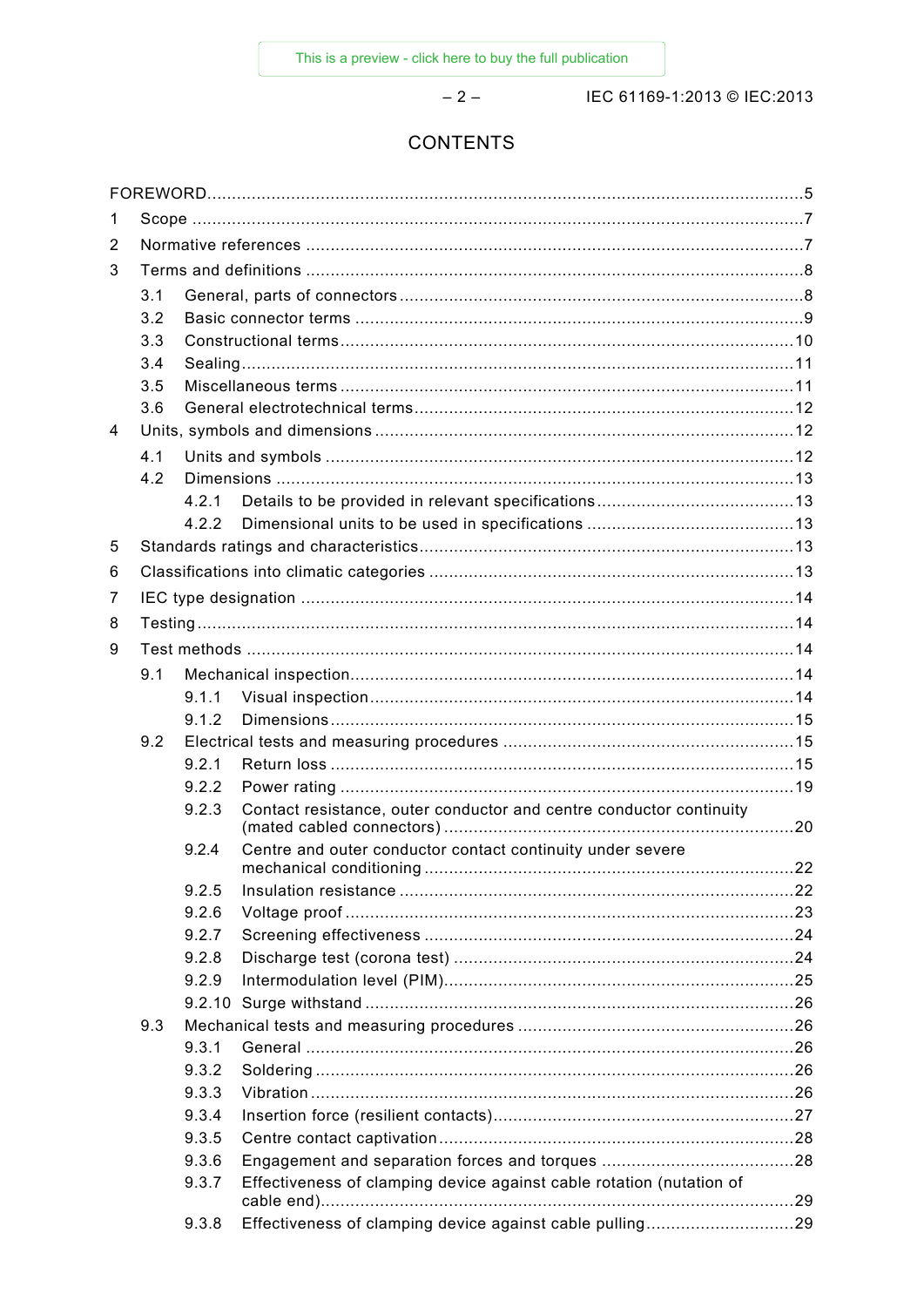IEC 61169-1:2013 © IEC:2013 – 3 –

|      | 9.3.9 | Effectiveness of clamping device against cable bending30                                                                                              |  |
|------|-------|-------------------------------------------------------------------------------------------------------------------------------------------------------|--|
|      |       | 9.3.10 Effectiveness of clamping device against cable torsion 31                                                                                      |  |
|      |       |                                                                                                                                                       |  |
|      |       | 9.3.12 Safety wire hole pull-out bending moment (and shearing force)32                                                                                |  |
|      |       |                                                                                                                                                       |  |
|      |       |                                                                                                                                                       |  |
|      |       |                                                                                                                                                       |  |
| 9.4  |       |                                                                                                                                                       |  |
|      | 9.4.1 |                                                                                                                                                       |  |
|      | 9.4.2 |                                                                                                                                                       |  |
|      | 9.4.3 |                                                                                                                                                       |  |
|      | 9.4.4 |                                                                                                                                                       |  |
|      | 9.4.5 |                                                                                                                                                       |  |
|      | 9.4.6 |                                                                                                                                                       |  |
|      | 9.4.7 |                                                                                                                                                       |  |
|      | 9.4.8 |                                                                                                                                                       |  |
|      | 9.4.9 |                                                                                                                                                       |  |
|      |       |                                                                                                                                                       |  |
|      |       |                                                                                                                                                       |  |
|      |       |                                                                                                                                                       |  |
|      |       |                                                                                                                                                       |  |
|      |       |                                                                                                                                                       |  |
|      |       |                                                                                                                                                       |  |
|      |       |                                                                                                                                                       |  |
|      |       |                                                                                                                                                       |  |
|      |       |                                                                                                                                                       |  |
|      |       |                                                                                                                                                       |  |
|      |       |                                                                                                                                                       |  |
|      |       |                                                                                                                                                       |  |
|      |       |                                                                                                                                                       |  |
|      |       |                                                                                                                                                       |  |
| 10.5 |       |                                                                                                                                                       |  |
|      |       |                                                                                                                                                       |  |
|      |       | 10.5.2 Schedule of basic test groupings for acceptance and periodic tests50                                                                           |  |
|      |       |                                                                                                                                                       |  |
|      |       |                                                                                                                                                       |  |
|      |       |                                                                                                                                                       |  |
|      |       |                                                                                                                                                       |  |
|      |       |                                                                                                                                                       |  |
|      |       | 10.6.5 Blank detail specification pro-forma for XXXX connectors 52                                                                                    |  |
|      |       |                                                                                                                                                       |  |
|      |       |                                                                                                                                                       |  |
|      |       |                                                                                                                                                       |  |
|      |       | Annex A (informative) Simulated sea-water solution for use with salt mist test (marine<br>environment, see 9.4.10.3)…………………………………………………………………………………58 |  |
|      |       |                                                                                                                                                       |  |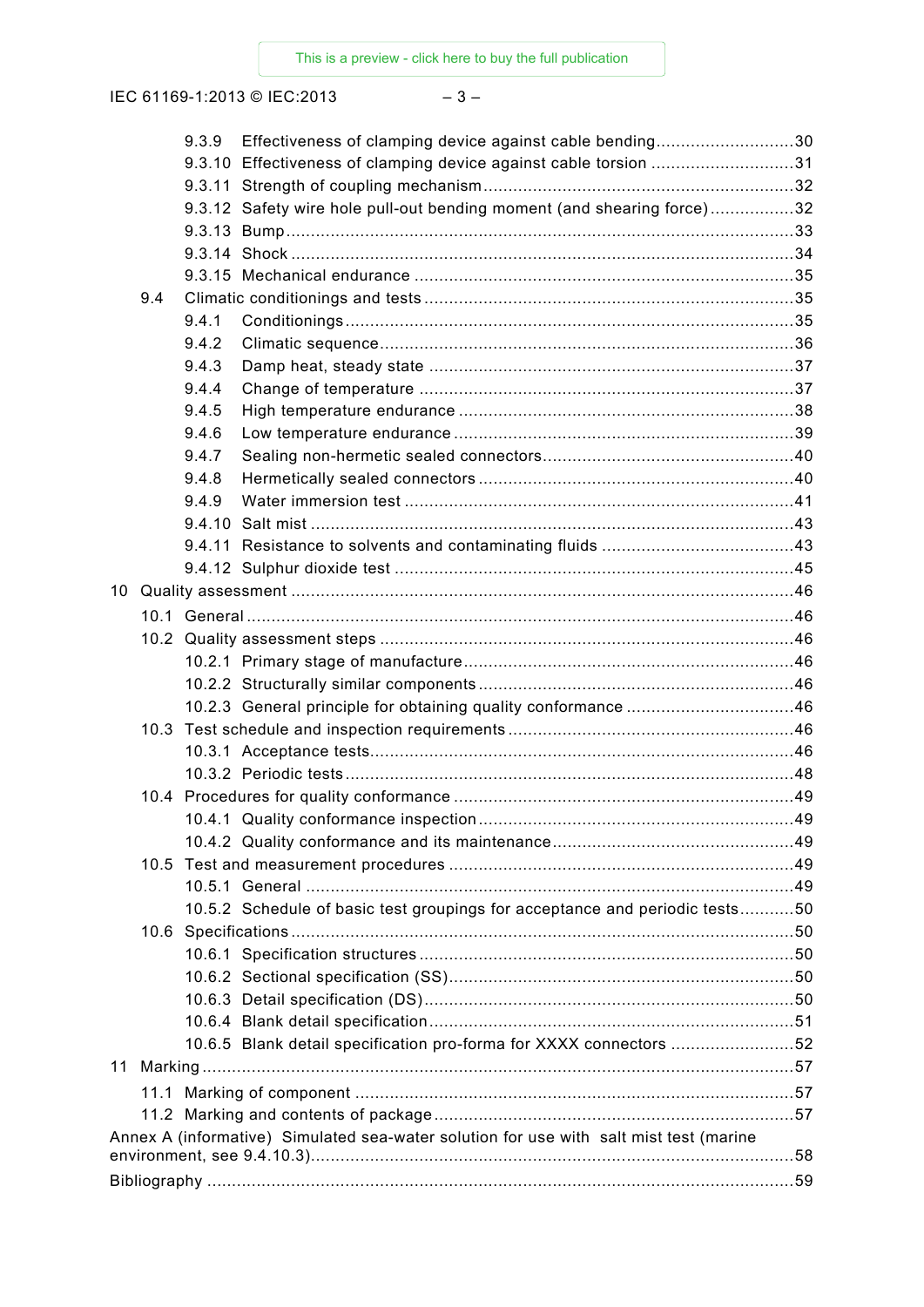– 4 – IEC 61169-1:2013 © IEC:2013

| Figure 4 - Example of a time domain reflectometer measurement recording18      |  |
|--------------------------------------------------------------------------------|--|
| Figure 5 - Equipment set-up for the measurement of reflection in time domain19 |  |
|                                                                                |  |
|                                                                                |  |
|                                                                                |  |
|                                                                                |  |
|                                                                                |  |
|                                                                                |  |
|                                                                                |  |
|                                                                                |  |
|                                                                                |  |
|                                                                                |  |
|                                                                                |  |
|                                                                                |  |
|                                                                                |  |
|                                                                                |  |
|                                                                                |  |
|                                                                                |  |
|                                                                                |  |
|                                                                                |  |
|                                                                                |  |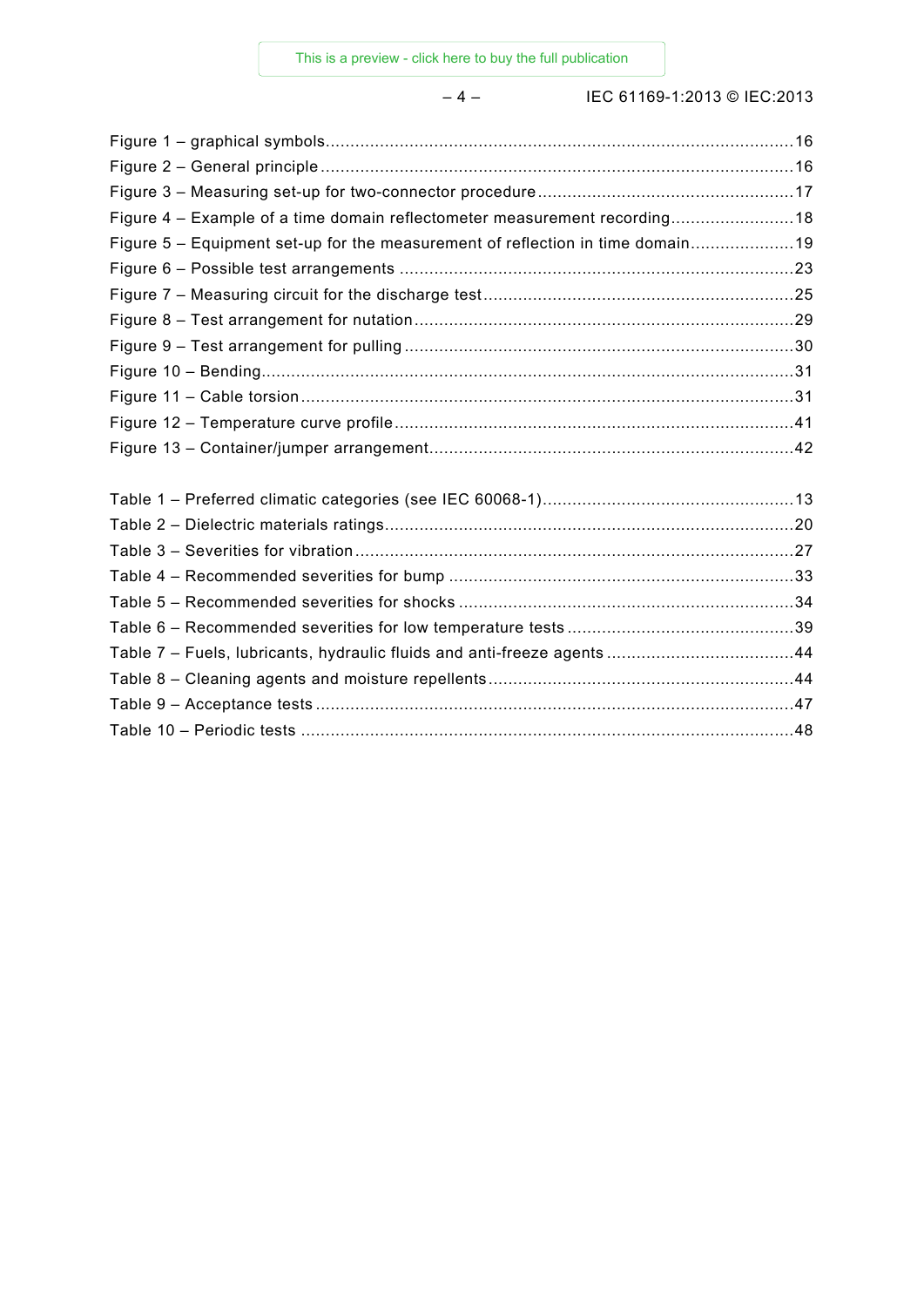IEC 61169-1:2013 © IEC:2013 – 5 –

#### INTERNATIONAL ELECTROTECHNICAL COMMISSION \_\_\_\_\_\_\_\_\_\_\_\_

#### **RADIO FREQUENCY CONNECTORS –**

# **Part 1: Generic specification – General requirements and measuring methods**

#### FOREWORD

- 1) The International Electrotechnical Commission (IEC) is a worldwide organization for standardization comprising all national electrotechnical committees (IEC National Committees). The object of IEC is to promote international co-operation on all questions concerning standardization in the electrical and electronic fields. To this end and in addition to other activities, IEC publishes International Standards, Technical Specifications, Technical Reports, Publicly Available Specifications (PAS) and Guides (hereafter referred to as "IEC Publication(s)"). Their preparation is entrusted to technical committees; any IEC National Committee interested in the subject dealt with may participate in this preparatory work. International, governmental and nongovernmental organizations liaising with the IEC also participate in this preparation. IEC collaborates closely with the International Organization for Standardization (ISO) in accordance with conditions determined by agreement between the two organizations.
- 2) The formal decisions or agreements of IEC on technical matters express, as nearly as possible, an international consensus of opinion on the relevant subjects since each technical committee has representation from all interested IEC National Committees.
- 3) IEC Publications have the form of recommendations for international use and are accepted by IEC National Committees in that sense. While all reasonable efforts are made to ensure that the technical content of IEC Publications is accurate, IEC cannot be held responsible for the way in which they are used or for any misinterpretation by any end user.
- 4) In order to promote international uniformity, IEC National Committees undertake to apply IEC Publications transparently to the maximum extent possible in their national and regional publications. Any divergence between any IEC Publication and the corresponding national or regional publication shall be clearly indicated in the latter.
- 5) IEC itself does not provide any attestation of conformity. Independent certification bodies provide conformity assessment services and, in some areas, access to IEC marks of conformity. IEC is not responsible for any services carried out by independent certification bodies.
- 6) All users should ensure that they have the latest edition of this publication.
- 7) No liability shall attach to IEC or its directors, employees, servants or agents including individual experts and members of its technical committees and IEC National Committees for any personal injury, property damage or other damage of any nature whatsoever, whether direct or indirect, or for costs (including legal fees) and expenses arising out of the publication, use of, or reliance upon, this IEC Publication or any other IEC Publications.
- 8) Attention is drawn to the Normative references cited in this publication. Use of the referenced publications is indispensable for the correct application of this publication.
- 9) Attention is drawn to the possibility that some of the elements of this IEC Publication may be the subject of patent rights. IEC shall not be held responsible for identifying any or all such patent rights.

International Standard IEC 61169-1 has been prepared by subcommittee 46F: R.F. and microwave passive components, of IEC technical committee 46: Cables, wires, waveguides, R.F. connectors, R.F. and microwave passive components and accessories.

This second edition cancels and replaces the first edition, published in 1992, its Amendments 1 (1996) and 2 (1997). This edition constitutes a technical revision.

With respect to the previous edition, tests methods have been updated as well as terminology.

This bilingual version (2016-03) corresponds to the monolingual English version, published in 2013-07.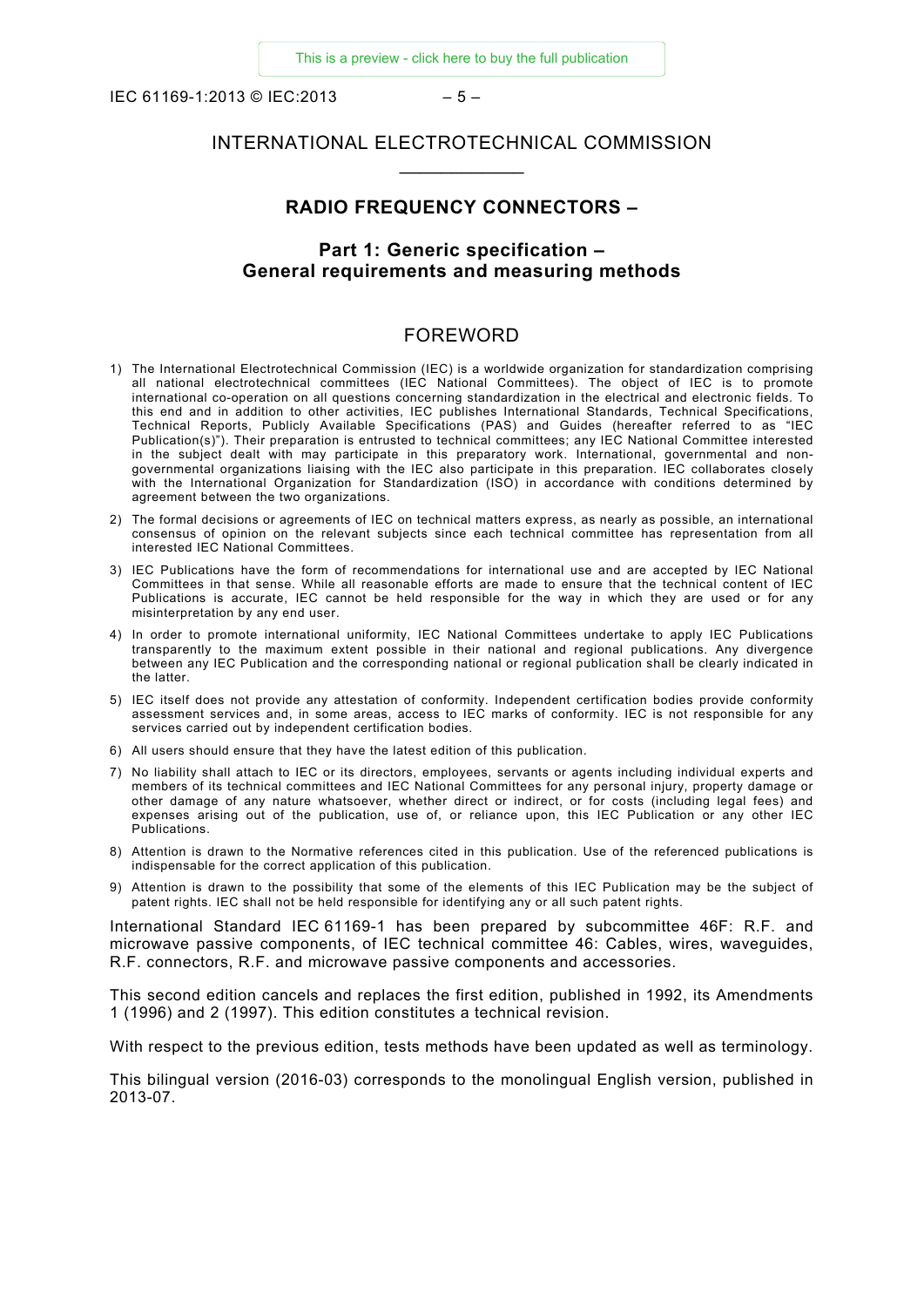– 6 – IEC 61169-1:2013 © IEC:2013

The text of this standard is based on the following documents:

| CDV         | Report on voting |
|-------------|------------------|
| 46F/216/CDV | 46F/226/RVC      |

Full information on the voting for the approval of this standard can be found in the report on voting indicated in the above table.

The French version of this standard has not been voted upon.

This publication has been drafted in accordance with the ISO/IEC Directives, Part 2.

A list of all the parts in the IEC 61169 series, published under the general title *Radio frequency connectors,* can be found on the IEC website.

The committee has decided that the contents of this publication will remain unchanged until the stability date indicated on the IEC web site under "http://webstore.iec.ch" in the data related to the specific publication. At this date, the publication will be

- reconfirmed,
- withdrawn,
- replaced by a revised edition, or
- amended.

**IMPORTANT – The 'colour inside' logo on the cover page of this publication indicates that it contains colours which are considered to be useful for the correct understanding of its contents. Users should therefore print this document using a colour printer.**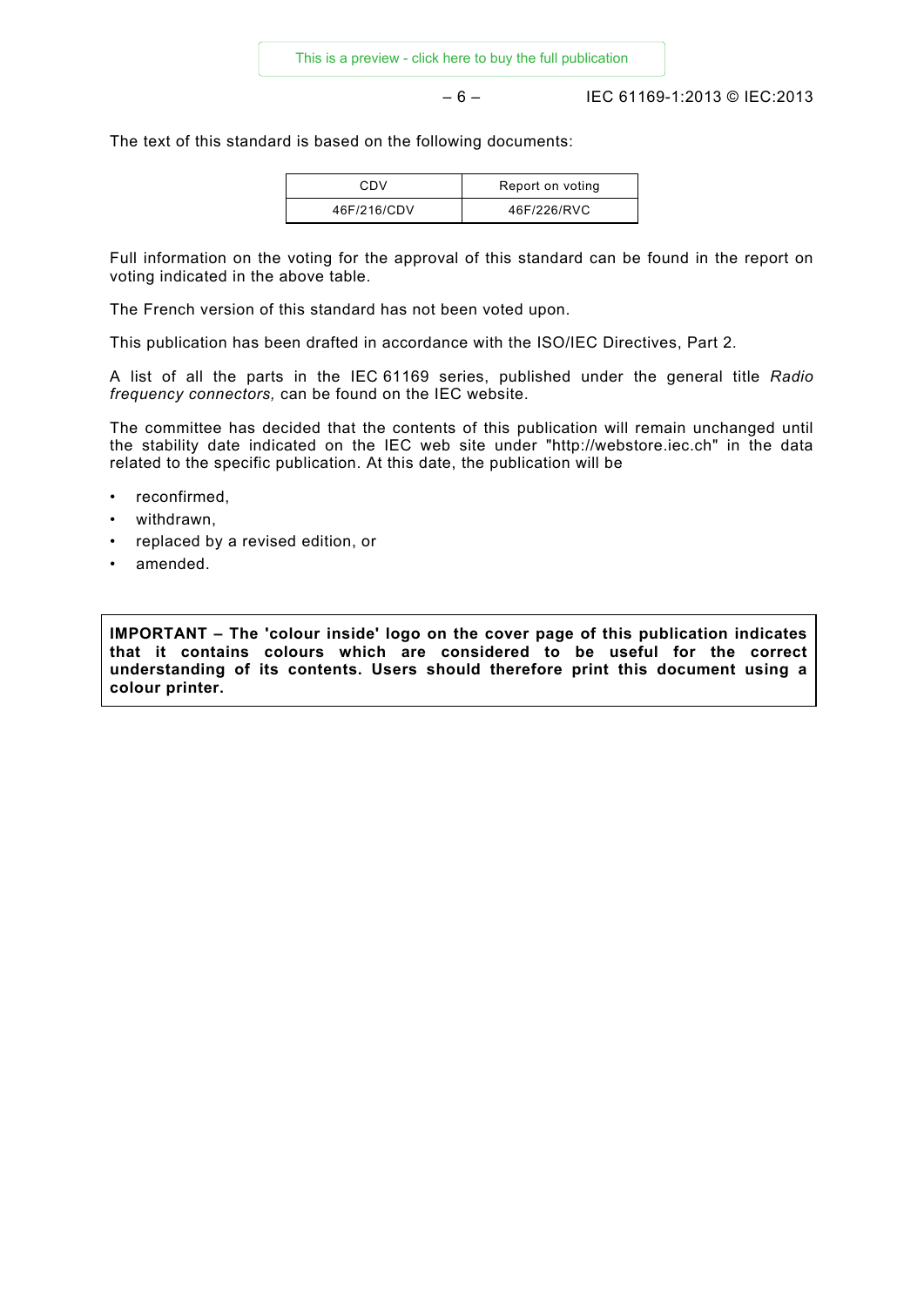IEC 61169-1:2013 © IEC:2013 – 7 –

# **RADIO FREQUENCY CONNECTORS –**

# **Part 1: Generic specification – General requirements and measuring methods**

#### **1 Scope**

This part of IEC 61169, which is a generic specification, relates to radio frequency connectors for r.f. transmission lines for use in telecommunications, electronics and similar equipment.

It provides the basis for the sectional standards, which apply to individual connector types. It is intended to establish uniform concepts and procedures concerning:

- terminology;
- standard ratings and characteristics;
- testing and measuring procedures concerning electrical, mechanical and climatic properties;
- classification of connectors with regard to climatic testing procedures involving temperature and humidity.

The test methods and procedures of this standard are intended for acceptance and type approval testing.

#### **2 Normative references**

The following documents, in whole or in part, are normatively referenced in this document and are indispensable for its application. For dated references, only the edition cited applies. For undated references, the latest edition of the referenced document (including any amendments) applies.

IEC 60027 (all parts), *Letter symbols to be used in electrical technology* 

IEC 60050 (all parts), *International Electrotechnical Vocabulary* (available from: [http://www.electropedia.org\)](http://www.electropedia.org/)

IEC 60068-1, *Environmental testing – Part 1: General and guidance*

IEC 60068-2-1:1990, *Environmental testing – Part 2-1: Tests – Test A: Cold*[1](#page-6-0)

IEC 60068-2-2:1974, *Environmental testing – Part 2-2: Tests – Test B: Dry heat*[2](#page-6-1)

IEC 60068-2-6, *Environmental testing – Part 2-6: Tests – Test Fc: Vibration (sinusoidal)*

IEC 60068-2-11, *Environmental testing – Part 2-11: Tests – Test Ka: Salt mist*

IEC 60068-2-13, *Environmental testing – Part 2-13: Tests – Test M: Low air pressure*

IEC 60068-2-14:2009, *Environmental testing – Part 2-14: Tests – Test N: Change of temperature*

IEC 60068-2-17, *Environmental testing – Part 2-17: Tests – Test Q: Sealing*

<span id="page-6-0"></span><sup>1</sup> This publication has been withdrawn.

<span id="page-6-1"></span><sup>2</sup> This publication has been withdrawn.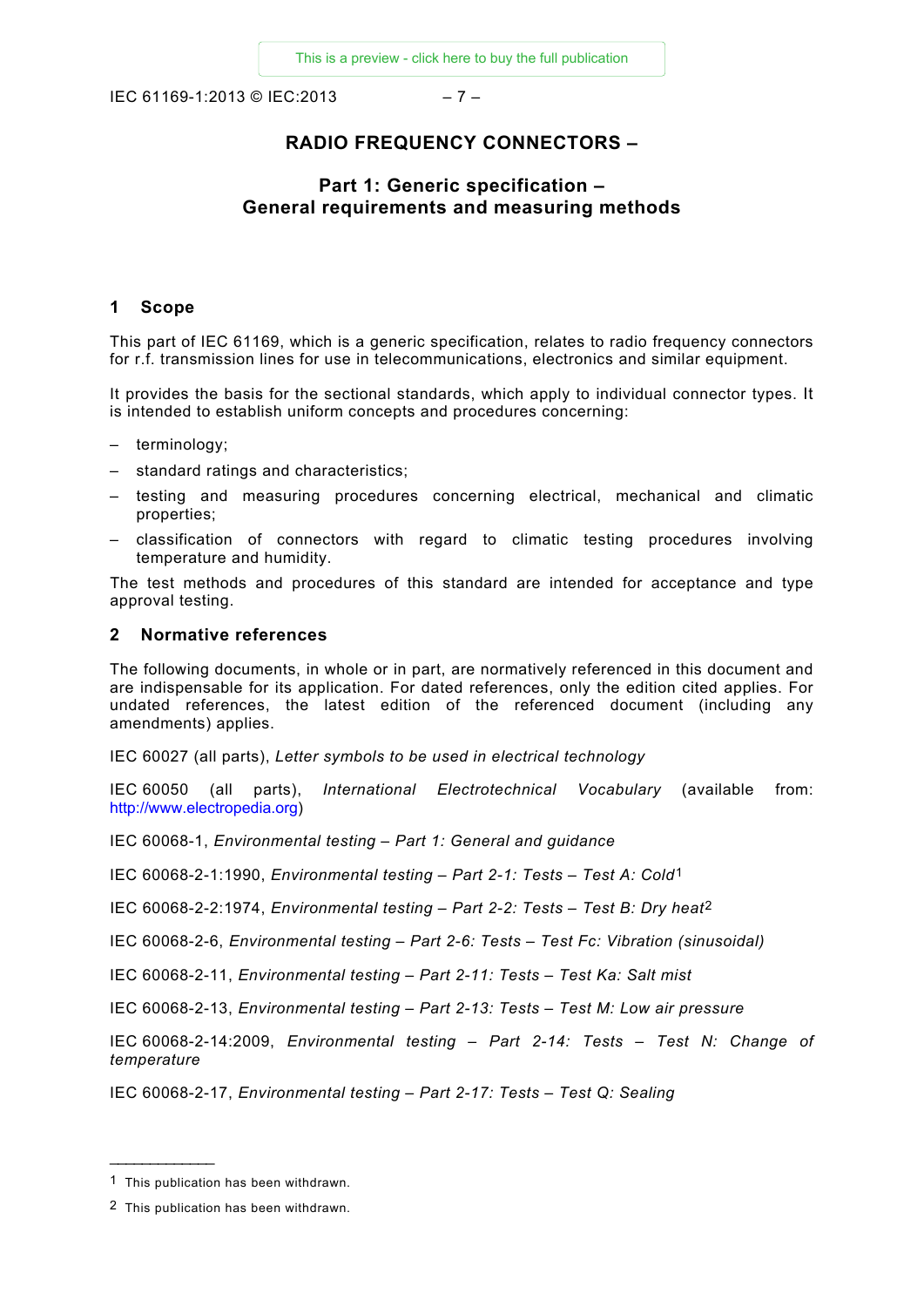– 8 – IEC 61169-1:2013 © IEC:2013

IEC 60068-2-20, *Environmental testing – Part 2-20: Tests – Test T: Test methods for solderability and resistance to soldering heat of devices with leads*

IEC 60068-2-27, *Environmental testing – Part 2-27: Tests – Test Ea and guidance: Shock*

IEC 60068-2-29, *Environmental testing – Part 2: Tests – Test Eb and guidance: Bump*

IEC 60068-2-30, *Environmental testing – Part 2-30: Tests – Test Db: Damp heat, cyclic (12 h + 12 h cycle)*

IEC 60068-2-42, *Environmental testing – Part 2-42: Tests – Test Kc: Sulphur dioxide test for contacts and connections*

IEC 60068-2-52:1996, *Environmental testing – Test Kb: Salt mist, cyclic (sodium, chloride solution)*

IEC 60068-2-54, *Environmental testing – Part 2-54: Tests – Test Ta: Solderability testing of electronic components by the wetting balance method*

IEC 60068-2-61:1991, *Environmental testing – Part 2-61: Test methods – Test Z/ABDM: Climatic sequence*

IEC 60068-2-78, *Environmental testing – Part 2-78: Tests – Test Cab: Damp heat, steady state*

IEC 60457-1, *Rigid precision coaxial lines and their associated precision connectors – Part 1: General requirements and measuring methods*

IEC 60617, *Graphical symbols for diagrams* (available from: http://std.iec.ch/iec60617)

IEC 62153 (all parts), *Metallic communication cables test methods*

IEC 61726, *Cable assemblies, cables, connectors and passive microwave components – Screening attenuation measurement by the reverberation chamber method*

IEC 62037 (all parts), *Passive RF and microwave devices, intermodulation level measurement* 

ISO 1000, *SI units and recommendations for the use of their multiples and of certain other units*[3](#page-7-0)

<span id="page-7-0"></span><sup>3</sup> This publication has been withdrawn.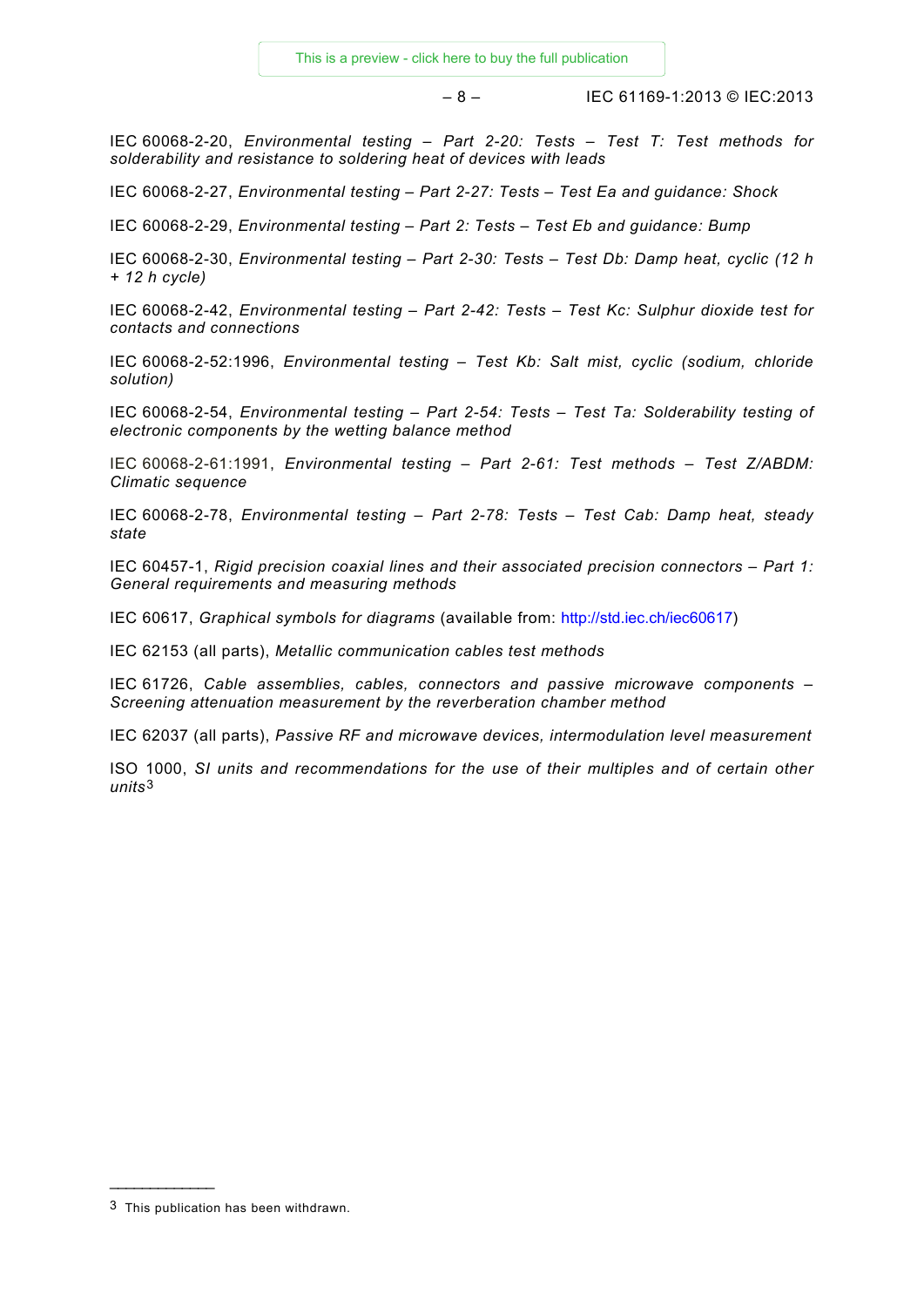– 60 – IEC 61169-1:2013 © IEC:2013

# SOMMAIRE

| 1 |        |                                                                           |  |  |
|---|--------|---------------------------------------------------------------------------|--|--|
| 2 |        |                                                                           |  |  |
| 3 |        |                                                                           |  |  |
|   | 3.1    |                                                                           |  |  |
|   | 3.2    |                                                                           |  |  |
|   | 3.3    |                                                                           |  |  |
|   | 3.4    |                                                                           |  |  |
|   | 3.5    |                                                                           |  |  |
|   | 3.6    |                                                                           |  |  |
| 4 |        |                                                                           |  |  |
|   | 4.1    |                                                                           |  |  |
|   | 4.2    |                                                                           |  |  |
|   | 4.2.1  |                                                                           |  |  |
|   | 4.2.2  |                                                                           |  |  |
| 5 |        |                                                                           |  |  |
| 6 |        |                                                                           |  |  |
| 7 |        |                                                                           |  |  |
| 8 |        |                                                                           |  |  |
| 9 |        |                                                                           |  |  |
|   | 9.1    |                                                                           |  |  |
|   | 9.1.1  |                                                                           |  |  |
|   | 9.1.2  |                                                                           |  |  |
|   | 9.2    |                                                                           |  |  |
|   | 9.2.1  |                                                                           |  |  |
|   | 9.2.2  |                                                                           |  |  |
|   | 9.2.3  | Résistance de contact, continuité du conducteur extérieur et du           |  |  |
|   | 9.2.4  | Continuité de contact du conducteur central et du conducteur extérieur    |  |  |
|   | 9.2.5  |                                                                           |  |  |
|   | 9.2.6  |                                                                           |  |  |
|   | 9.2.7  |                                                                           |  |  |
|   | 9.2.8  |                                                                           |  |  |
|   | 9.2.9  |                                                                           |  |  |
|   | 9.2.10 |                                                                           |  |  |
|   | 9.3    |                                                                           |  |  |
|   | 9.3.1  |                                                                           |  |  |
|   | 9.3.2  |                                                                           |  |  |
|   | 9.3.3  |                                                                           |  |  |
|   | 9.3.4  |                                                                           |  |  |
|   | 9.3.5  |                                                                           |  |  |
|   | 9.3.6  | Forces et couples d'accouplement et de désaccouplement90                  |  |  |
|   | 9.3.7  | Efficacité du dispositif de serrage par rapport à la rotation du câble    |  |  |
|   | 9.3.8  | Efficacité du dispositif de serrage du câble par rapport à la traction 92 |  |  |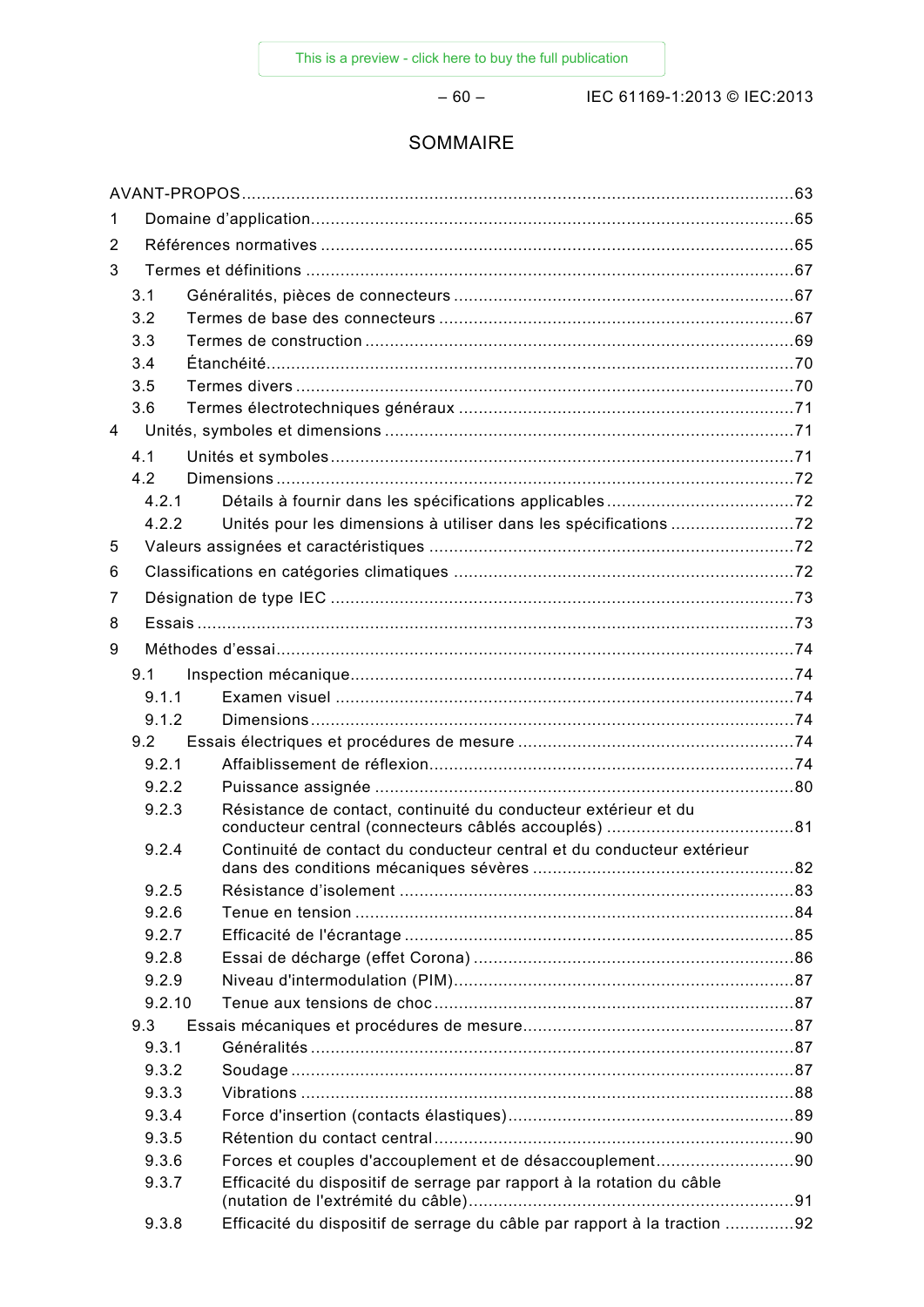IEC 61169-1:2013 © IEC:2013 – 61 –

| 9.3.9  | Efficacité du dispositif de serrage par rapport à la courbure du câble 92       |  |
|--------|---------------------------------------------------------------------------------|--|
| 9.3.10 | Efficacité du dispositif de serrage du câble par rapport à la torsion 93        |  |
| 9.3.11 |                                                                                 |  |
| 9.3.12 | Moment de courbure et traction sur le fil de sécurité (et force de              |  |
| 9.3.13 |                                                                                 |  |
| 9.3.14 |                                                                                 |  |
| 9.3.15 |                                                                                 |  |
| 9.4    |                                                                                 |  |
| 9.4.1  |                                                                                 |  |
| 9.4.2  |                                                                                 |  |
| 9.4.3  |                                                                                 |  |
| 9.4.4  |                                                                                 |  |
| 9.4.5  |                                                                                 |  |
| 9.4.6  |                                                                                 |  |
| 9.4.7  | Étanchéité des connecteurs étanches non hermétiques  103                        |  |
| 9.4.8  |                                                                                 |  |
| 9.4.9  |                                                                                 |  |
| 9.4.10 |                                                                                 |  |
| 9.4.11 | Résistance aux solvants et aux fluides contaminants 107                         |  |
| 9.4.12 |                                                                                 |  |
| 10     |                                                                                 |  |
| 10.1   |                                                                                 |  |
| 10.2   |                                                                                 |  |
| 10.2.1 |                                                                                 |  |
| 10.2.2 |                                                                                 |  |
| 10.2.3 | Principe général pour l'obtention de la conformité de la qualité 110            |  |
|        |                                                                                 |  |
| 10.3.1 |                                                                                 |  |
| 10.3.2 |                                                                                 |  |
|        |                                                                                 |  |
| 10.4.1 |                                                                                 |  |
| 10.4.2 |                                                                                 |  |
| 10.5   |                                                                                 |  |
| 10.5.1 |                                                                                 |  |
| 10.5.2 | Programme des groupes d'essais de base pour les essais d'acceptation            |  |
|        |                                                                                 |  |
| 10.6   |                                                                                 |  |
| 10.6.1 |                                                                                 |  |
| 10.6.2 |                                                                                 |  |
| 10.6.3 |                                                                                 |  |
| 10.6.4 |                                                                                 |  |
| 10.6.5 | Spécification particulière-cadre pro forma pour les connecteurs XXXX 117        |  |
| 11     |                                                                                 |  |
| 11.1   |                                                                                 |  |
| 11.2   |                                                                                 |  |
|        | Annexe A (informative) Solution simulée d'eau de mer à utiliser dans l'essai de |  |
|        |                                                                                 |  |
|        |                                                                                 |  |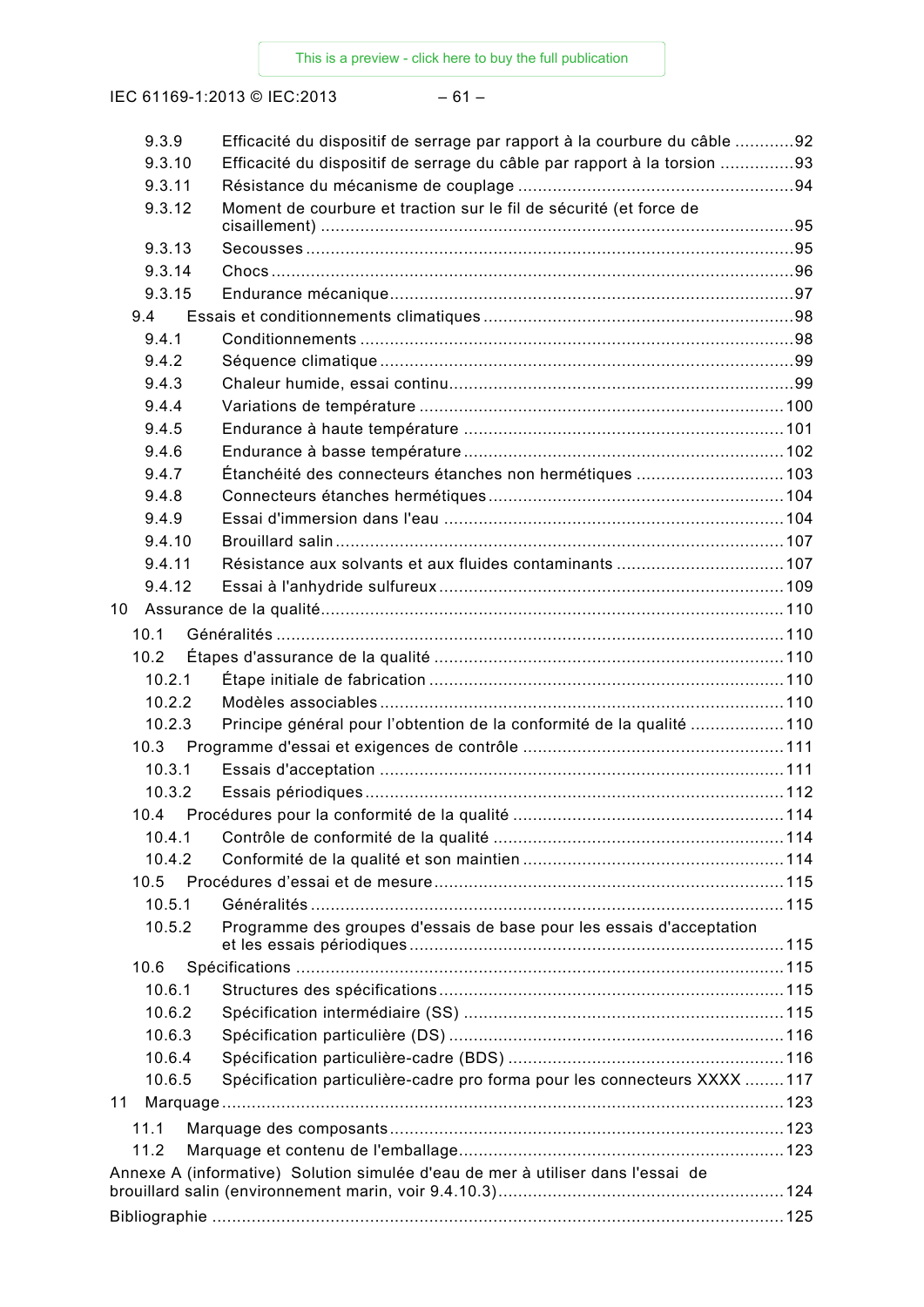| Figure 3 - Montage de mesure pour la procédure à deux connecteurs 77                |  |
|-------------------------------------------------------------------------------------|--|
| Figure 4 – Exemple d'enregistrement de mesure d'une réflectométrie dans le domaine  |  |
| Figure 5 - Montage utilisé pour le mesurage de facteur de réflexion dans le domaine |  |
|                                                                                     |  |
|                                                                                     |  |
|                                                                                     |  |
|                                                                                     |  |
|                                                                                     |  |
|                                                                                     |  |
|                                                                                     |  |
|                                                                                     |  |
| Tableau 1 - Catégories climatiques préférentielles (voir l'IEC 60068-1) 73          |  |
|                                                                                     |  |
|                                                                                     |  |
|                                                                                     |  |
|                                                                                     |  |
| Tableau 6 - Sévérités recommandées pour les essais à basse température102           |  |
| Tableau 7 - Carburants, lubrifiants, fluides hydrauliques et agents antigivre  108  |  |
|                                                                                     |  |
|                                                                                     |  |
|                                                                                     |  |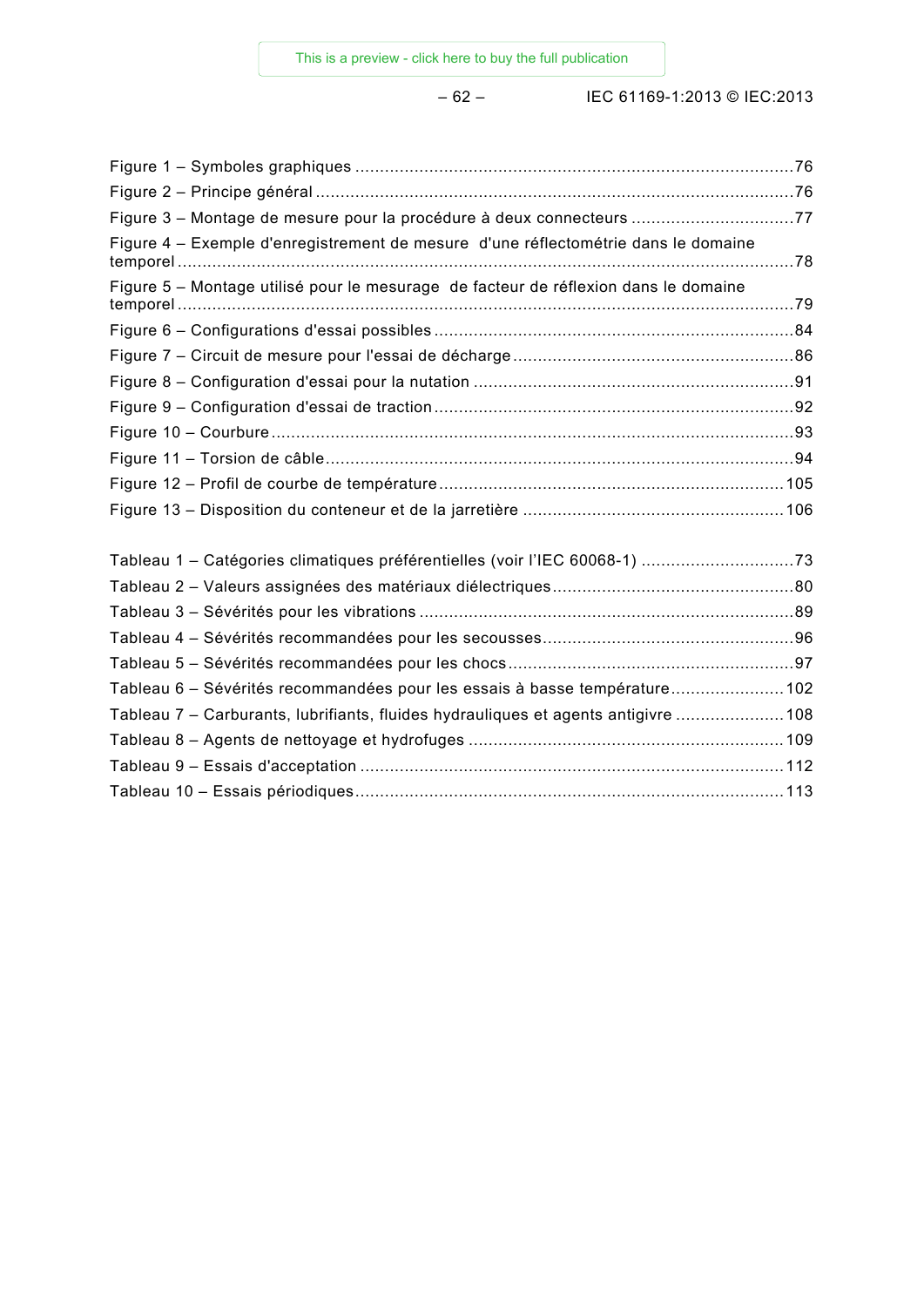IEC 61169-1:2013 © IEC:2013 – 63 –

#### COMMISSION ÉLECTROTECHNIQUE INTERNATIONALE

\_\_\_\_\_\_\_\_\_\_\_\_

# **CONNECTEURS POUR FRÉQUENCES RADIOÉLECTRIQUES –**

#### **Partie 1: Spécification générique – Exigences générales et méthodes de mesure**

#### AVANT-PROPOS

- <span id="page-11-0"></span>1) La Commission Electrotechnique Internationale (IEC) est une organisation mondiale de normalisation composée de l'ensemble des comités électrotechniques nationaux (Comités nationaux de l'IEC). L'IEC a pour objet de favoriser la coopération internationale pour toutes les questions de normalisation dans les domaines de l'électricité et de l'électronique. A cet effet, l'IEC – entre autres activités – publie des Normes internationales, des Spécifications techniques, des Rapports techniques, des Spécifications accessibles au public (PAS) et des Guides (ci-après dénommés "Publication(s) de l'IEC"). Leur élaboration est confiée à des comités d'études, aux travaux desquels tout Comité national intéressé par le sujet traité peut participer. Les organisations internationales, gouvernementales et non gouvernementales, en liaison avec l'IEC, participent également aux travaux. L'IEC collabore étroitement avec l'Organisation Internationale de Normalisation (ISO), selon des conditions fixées par accord entre les deux organisations.
- 2) Les décisions ou accords officiels de l'IEC concernant les questions techniques représentent, dans la mesure du possible, un accord international sur les sujets étudiés, étant donné que les Comités nationaux de l'IEC intéressés sont représentés dans chaque comité d'études.
- 3) Les Publications de l'IEC se présentent sous la forme de recommandations internationales et sont agréées comme telles par les Comités nationaux de l'IEC. Tous les efforts raisonnables sont entrepris afin que l'IEC s'assure de l'exactitude du contenu technique de ses publications; l'IEC ne peut pas être tenue responsable de l'éventuelle mauvaise utilisation ou interprétation qui en est faite par un quelconque utilisateur final.
- 4) Dans le but d'encourager l'uniformité internationale, les Comités nationaux de l'IEC s'engagent, dans toute la mesure possible, à appliquer de façon transparente les Publications de l'IEC dans leurs publications nationales et régionales. Toutes divergences entre toutes Publications de l'IEC et toutes publications nationales ou régionales correspondantes doivent être indiquées en termes clairs dans ces dernières.
- 5) L'IEC elle-même ne fournit aucune attestation de conformité. Des organismes de certification indépendants fournissent des services d'évaluation de conformité et, dans certains secteurs, accèdent aux marques de conformité de l'IEC. L'IEC n'est responsable d'aucun des services effectués par les organismes de certification indépendants.
- 6) Tous les utilisateurs doivent s'assurer qu'ils sont en possession de la dernière édition de cette publication.
- 7) Aucune responsabilité ne doit être imputée à l'IEC, à ses administrateurs, employés, auxiliaires ou mandataires, y compris ses experts particuliers et les membres de ses comités d'études et des Comités nationaux de l'IEC, pour tout préjudice causé en cas de dommages corporels et matériels, ou de tout autre dommage de quelque nature que ce soit, directe ou indirecte, ou pour supporter les coûts (y compris les frais de justice) et les dépenses découlant de la publication ou de l'utilisation de cette Publication de l'IEC ou de toute autre Publication de l'IEC, ou au crédit qui lui est accordé.
- 8) L'attention est attirée sur les références normatives citées dans cette publication. L'utilisation de publications référencées est obligatoire pour une application correcte de la présente publication.
- 9) L'attention est attirée sur le fait que certains des éléments de la présente Publication de l'IEC peuvent faire l'objet de droits de brevet. L'IEC ne saurait être tenue pour responsable de ne pas avoir identifié de tels droits de brevets et de ne pas avoir signalé leur existence.

La Norme internationale IEC 61169-1 a été établie par le sous-comité 46F: Composants passifs pour hyperfréquences et radio fréquences, du comité d'études 46 de l'IEC: Câbles, fils, guides d'ondes, connecteurs, composants passifs pour micro-onde et accessoires.

Cette deuxième édition annule et remplace la première édition parue en 1992, ainsi que ses amendements 1 (1996) et 2 (1997). Cette édition constitue une révision technique.

Par rapport à l'édition antérieure, les méthodes d'essai ainsi que la terminologie ont été mises à jour.

La présente version bilingue (2016-03) correspond à la version anglaise monolingue publiée en 2013-07.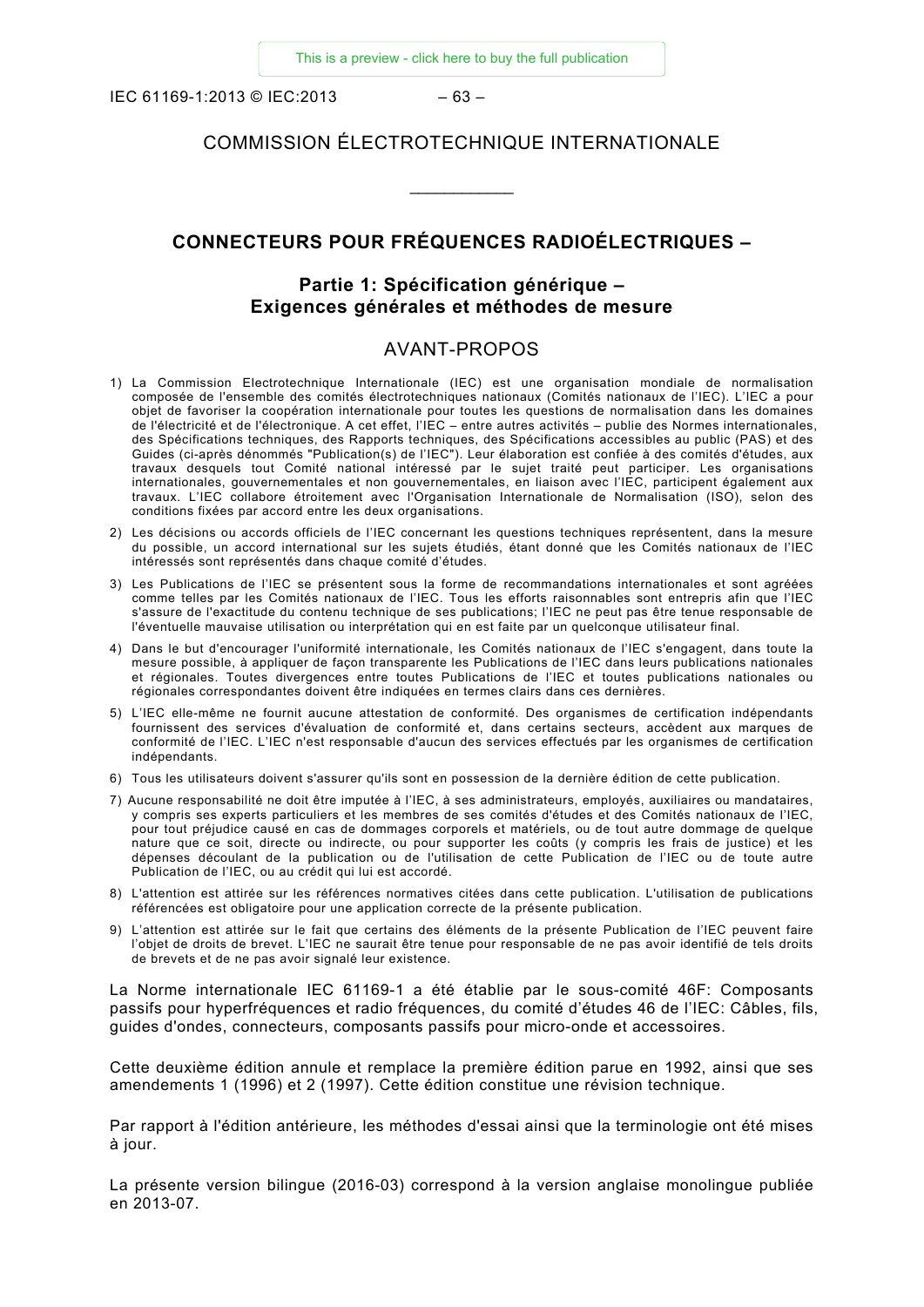– 64 – IEC 61169-1:2013 © IEC:2013

Le texte anglais de cette norme est issu des documents 46F/216/CDV et 46F/226/RVC.

Le rapport de vote 46F/226/RVC donne toute information sur le vote ayant abouti à l'approbation de cette norme.

La version française de cette norme n'a pas été soumise au vote.

Cette publication a été rédigée selon les Directives ISO/IEC, Partie 2.

Une liste de toutes les parties de la série IEC 61169, publiées sous le titre général *Connecteurs pour fréquences radioélectriques*, peut être consultée sur le site web de l'IEC.

Le comité a décidé que le contenu de cette publication ne sera pas modifié avant la date de stabilité indiquée sur le site web de l'IEC sous "http://webstore.iec.ch" dans les données relatives à la publication recherchée. A cette date, la publication sera

- reconduite,
- supprimée,
- remplacée par une édition révisée, ou
- amendée.

**IMPORTANT – Le logo "***colour inside***" qui se trouve sur la page de couverture de cette publication indique qu'elle contient des couleurs qui sont considérées comme utiles à une bonne compréhension de son contenu. Les utilisateurs devraient, par conséquent, imprimer cette publication en utilisant une imprimante couleur.**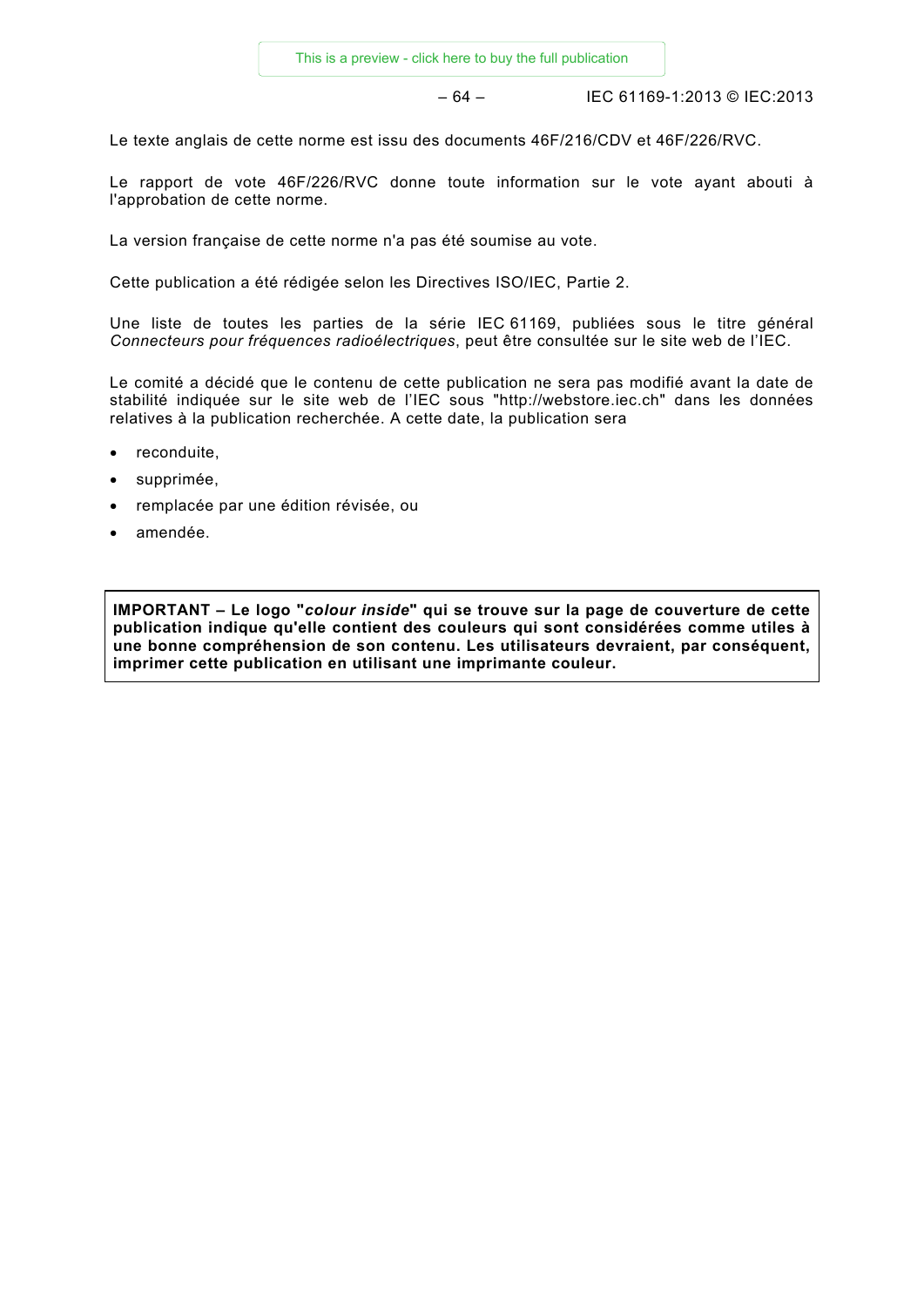IEC 61169-1:2013 © IEC:2013 – 65 –

# **CONNECTEURS POUR FRÉQUENCES RADIOÉLECTRIQUES –**

# **Partie 1: Spécification générique – Exigences générales et méthodes de mesure**

#### <span id="page-13-0"></span>**1 Domaine d'application**

La présente partie de l'IEC 61169, qui est une spécification générique, s'applique aux connecteurs pour fréquences radioélectriques de lignes de transmission pour fréquences radioélectriques destinés à être utilisés dans des équipements de télécommunications, électroniques et similaires.

Elle fournit la base de spécifications intermédiaires qui s'appliquent à des types de connecteurs distincts. Elle a pour objet de fixer des concepts et des procédures uniformes concernant:

- la terminologie;
- les valeurs assignées et les caractéristiques;
- les procédures d'essai et de mesure concernant les propriétés électriques, mécaniques et climatiques.
- la classification des connecteurs d'après les procédures d'essais climatiques relatives à la température et à l'humidité.

Les méthodes et les procédures d'essai de la présente norme sont d'abord prévues pour des essais d'approbation de type.

#### <span id="page-13-1"></span>**2 Références normatives**

Les documents suivants sont cités en référence de manière normative, en intégralité ou en partie, dans le présent document et sont indispensables pour son application. Pour les références datées, seule l'édition citée s'applique. Pour les références non datées, la dernière édition du document de référence s'applique (y compris les éventuels amendements).

IEC 60027 (toutes les parties), *Symboles littéraux à utiliser en électrotechnique* 

IEC 60050 (toutes les parties), *Vocabulaire Electrotechnique International* (disponible sur: [http://www.electropedia.org\)](http://www.electropedia.org/)

IEC 60068-1, *Essais d'environnement – Partie 1: Généralités et guide*

IEC 60068-2-1:1990, *Essais d'environnement – Partie 2-1: Essais – Essai A: Froid*[1](#page-13-2)

IEC 60068-2-2:1974, *Essais d'environnement – Partie 2-2: Essais – Essai B: Chaleur sèche*[2](#page-13-3)

IEC 60068-2-6, *Essais d'environnement – Partie 2-6: Essais – Essai Fc: Vibrations (sinusoïdales)*

<span id="page-13-2"></span><sup>1</sup> Cette publication a été supprimée.

<span id="page-13-3"></span><sup>2</sup> Cette publication a été supprimée.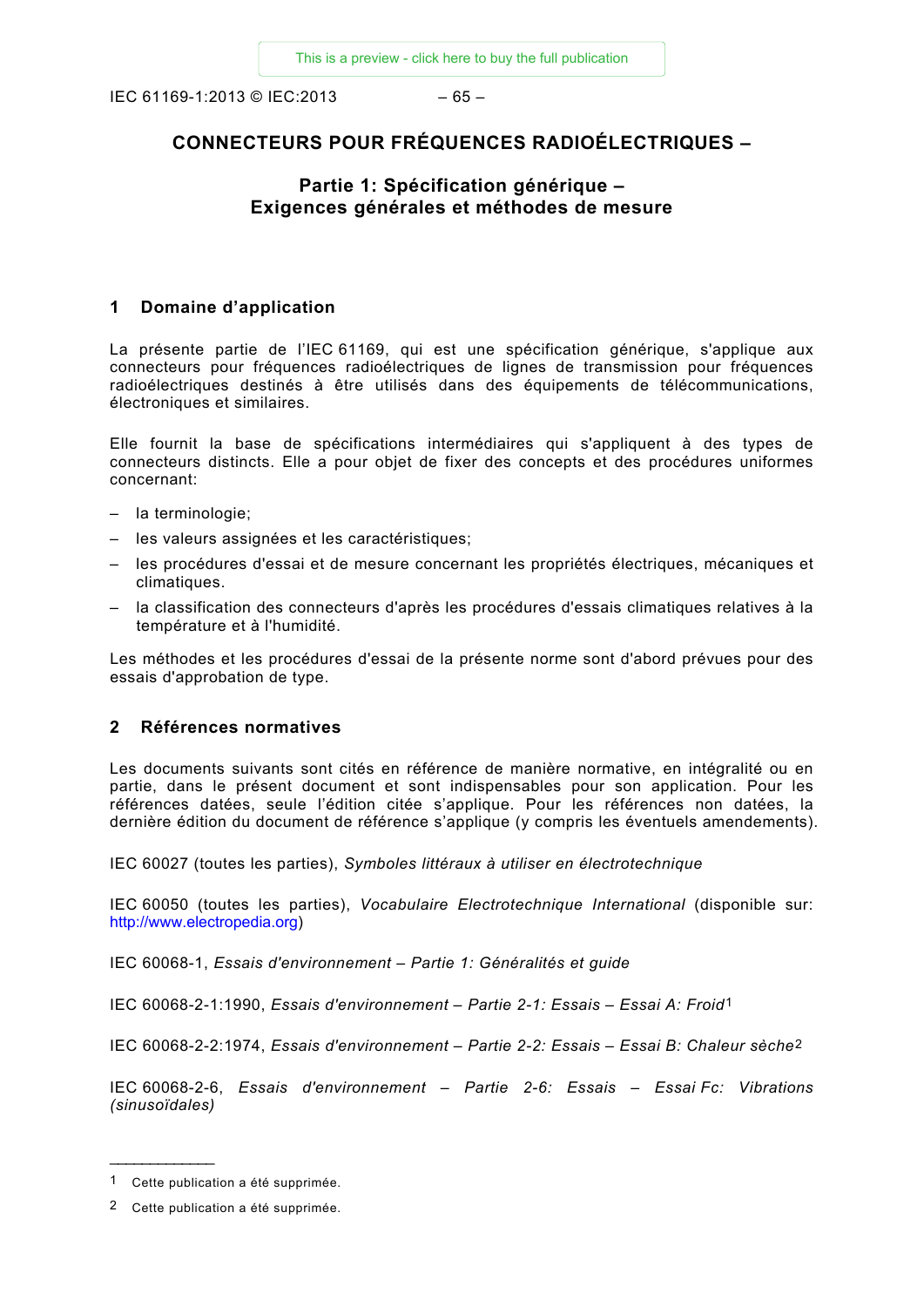$-66 -$  IEC 61169-1:2013 © IEC:2013

IEC 60068-2-11, *Essais d'environnement – Partie 2-11: Essais – Essai Ka: Brouillard salin*

IEC 60068-2-13*, Essais d'environnement – Partie 2-13: Essais – Essai M: Basse pression atmosphérique*

IEC 60068-2-14:2009, *Essais d'environnement – Partie 2-14: Essais – Essai N: Variations de température*

IEC 60068-2-17, *Essais d'environnement – Partie 2-17: Essais – Essai Q: Étanchéité*

IEC 60068-2-20, *Environmental testing – Part 2-20: Tests – Test T: Test methods for solderability and resistance to soldering heat of devices with leads* (disponible en anglais seulement)

IEC 60068-2-27, *Essais d'environnement – Partie 2-27: Essais – Essai Ea et guide: Chocs*

IEC 60068-2-29, *Environmental testing – Part 2-29: Tests – Test Eb and guidance: Bump* (supprimée et remplacée par l'IEC 60068-2-27:2008)

IEC 60068-2-30, *Essais d'environnement – Partie 2-30: Essais – Essai Db:* Essai cyclique de chaleur humide *(cycle de 12 h + 12 h)*

IEC 60068-2-42, *Essais d'environnement – Partie 2-42: Essais – Essai Kc: Essai à l'anhydride sulfureux pour contacts et connexions*

IEC 60068-2-52:1996, *Essais d'environnement – Partie 2-52: Essais – Essai Kb: Brouillard salin, essai cyclique (solution de chlorure de sodium)*

IEC 60068-2-54, *Environmental testing – Part 2-54: Tests – Test Ta: Solderability testing of electronic components by the wetting balance method* (disponible en anglais seulement)

IEC 60068-2-61:1991, *Essais d'environnement – Partie 2-61: Méthodes d'essai – Essai Z/ABDM: Séquence climatique*

IEC 60068-2-78, *Essais d'environnement – Partie 2-78: Essais – Essai Cab: Chaleur humide, essai continu*

IEC 60457-1*, Lignes coaxiales rigides de précision et leurs connecteurs de précision associés – Partie 1: Exigences générales et méthodes de mesure*

IEC 60617, *Symboles graphiques pour schémas* (disponible sur: http://std.iec.ch/iec60617)

IEC 62153 (toutes les parties), *Méthodes d'essai des câbles de communication métalliques*

IEC 61726, *Câbles, cordons, connecteurs et composants hyperfréquence passifs – Mesure de l'atténuation d'écran par la méthode de la chambre réverbérante*

IEC 62037 (toutes les parties), *Passive RF and microwave devices, intermodulation level measurement* (disponible en anglais seulement)